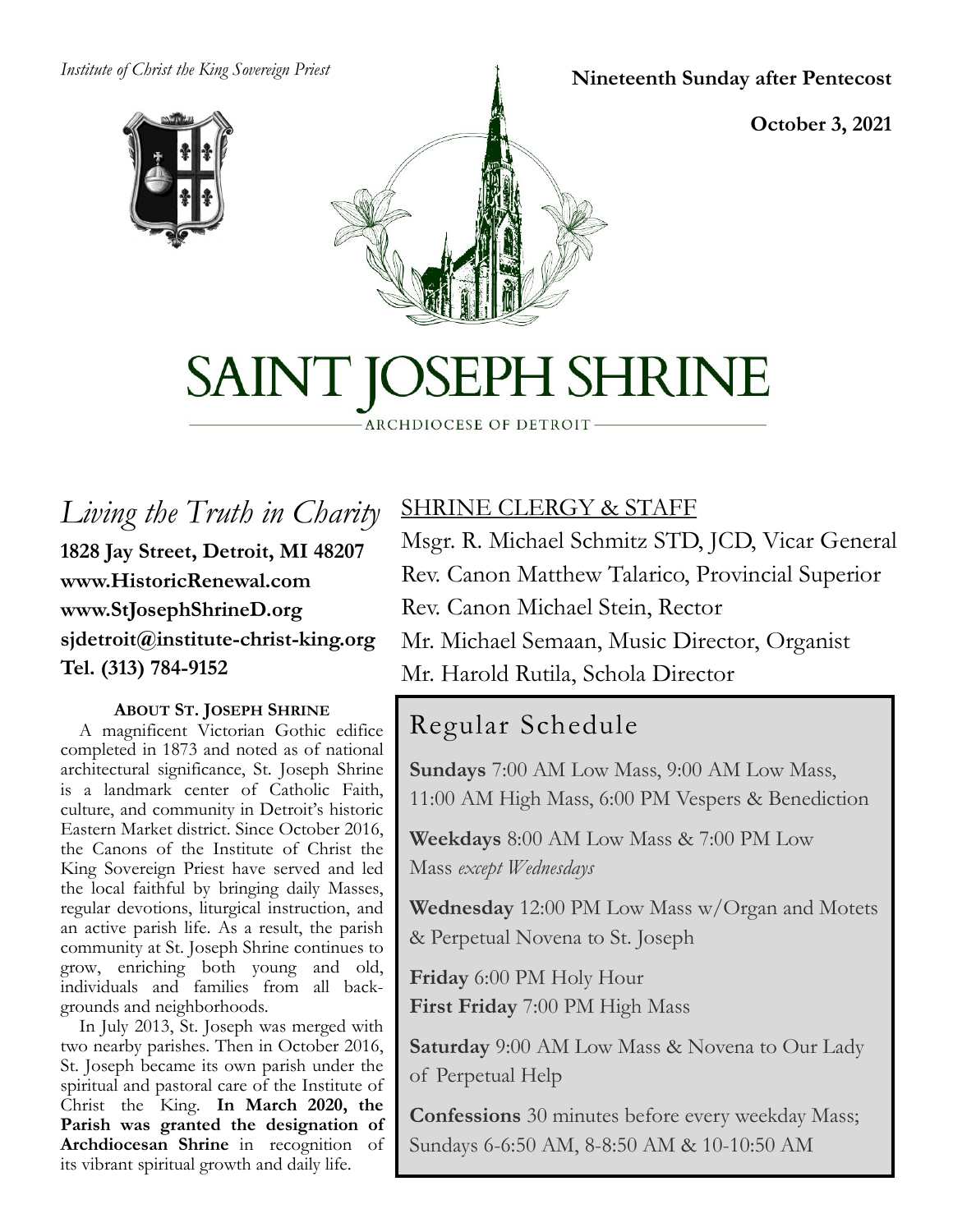| Liturgical Calendar                                                                                                                                                                                               |                                                                                                         |
|-------------------------------------------------------------------------------------------------------------------------------------------------------------------------------------------------------------------|---------------------------------------------------------------------------------------------------------|
|                                                                                                                                                                                                                   | Sunday, October 3, Nineteenth Sunday after Pentecost                                                    |
| 7AM Low Mass                                                                                                                                                                                                      | † Michael LaMarca, requested by Julie Parthum                                                           |
| 9AM Low Mass w/organ                                                                                                                                                                                              | The Pelletiers, requested by Maureen Pelletier                                                          |
| 11AM High Mass                                                                                                                                                                                                    | Pro Populo                                                                                              |
| 6PM Vespers & Benediction                                                                                                                                                                                         |                                                                                                         |
| Monday, October 4, Saint Francis of Assisi, Confessor                                                                                                                                                             |                                                                                                         |
| 8AM Low Mass                                                                                                                                                                                                      | The Harrisons                                                                                           |
| 7PM Low Mass                                                                                                                                                                                                      | † Michael Duncan, requested by Julie Parthum                                                            |
|                                                                                                                                                                                                                   | Tuesday, October 5, Feria, Mass of Saint Placidus and companions, Martyrs                               |
| <b>8AM Low Mass</b>                                                                                                                                                                                               | <b>†† Stephen &amp; Anita Fredal, requested by family</b>                                               |
| 7PM Low Mass                                                                                                                                                                                                      | † Jim Steffler, requested by Michelle Wright                                                            |
| Wednesday, October 6, Saint Bruno, Confessor                                                                                                                                                                      |                                                                                                         |
| 12 Noon Low Mass & Novena Devotions                                                                                                                                                                               | <b>St. Joseph Confraternity</b>                                                                         |
|                                                                                                                                                                                                                   | First Thursday, October 7, Our Lady of the Most Holy Rosary                                             |
| 8AM Low Mass                                                                                                                                                                                                      | <sup>†</sup> Mary Lou Allen, requested by the Allens                                                    |
|                                                                                                                                                                                                                   |                                                                                                         |
|                                                                                                                                                                                                                   | For the Superiors & Canons of the Institute                                                             |
| <u>6PM Solemn High Mass</u>                                                                                                                                                                                       |                                                                                                         |
|                                                                                                                                                                                                                   |                                                                                                         |
|                                                                                                                                                                                                                   | <b>Anita Ebbers, requested by Michelle Wright</b><br>Fremuth family, requested by Terrence Fremuth      |
|                                                                                                                                                                                                                   |                                                                                                         |
|                                                                                                                                                                                                                   | 9AM High Mass, followed by shared breakfast, conference, devotions                                      |
|                                                                                                                                                                                                                   | † Joseph McDonnell, requested by Kathy Kühn                                                             |
|                                                                                                                                                                                                                   |                                                                                                         |
|                                                                                                                                                                                                                   | Sunday, October 10, Twentieth Sunday after Pentecost                                                    |
|                                                                                                                                                                                                                   |                                                                                                         |
| Friday, October 8, Saint Brigitte of Sweden, Widow<br><b>8AM Low Mass</b><br>7PM Low Mass<br>Saturday, October 9, Saint John Leonardi, Confessor<br>7AM Low Mass<br>9AM Low Mass w/organ<br>11AM Solemn High Mass | <b>Justin Cooper, requested by Agatha Cooper</b><br>† Michael Fredal, requested by family<br>Pro Populo |

Dear Shrine Faithful,

Welcome to the month of the Holy Rosary! Just as the beads united by a chain form a Rosary, so too are the multitude of the faithful and clergy joined together in the bond of prayer. It is a beautiful spiritual truth when we say "United in prayer"! Let us live that truth faithfully. In it we shall find consolation and strength.

Please join us for two key liturgies/events: **Thursday, October 7th**, 5pm Sung Vespers, 6pm Solemn High Mass & Reception with the Canons. **Sunday, October 10th**, 11am Solemn High Mass followed by Thank You/ Welcome Reception for Canons Stein & Commins. *Ite ad Joseph!*

#### **<sup>S</sup> <sup>e</sup> rv er <sup>S</sup> <sup>c</sup> he du le**

**Thursday, October 7, Most Holy Rosary 6PM Solemn High Mass** Patrick Ohotnicky ır: Gabriel Ang : Isaac Smith 2: James Chisholm cifer: John Nellis

day, October 10, **Twentieth after Pentecost 7AM Low Mass**  *as available* **9AM Low Mass w/organ** : Patrick Skinner 2: Maximillian Skinner **11AM Solemn High Mass** Thomas Alvarez ır: Eric Kash : John Simonson 2: Oliver Smith cifer: Gabriel Ang

#### **Usher Schedule**

#### **Thursday, October 7, Most Holy Rosary 6PM Solemn High Mass**

nael Lebron

- ul Ferrini
- on Sadowski
- nthony Russo
- nathan Benefiel

**Sunday, October 10, Twentieth after Pentecost 7AM Low Mass** – *Laabs & Kyle Gregory*

**9AM Low Mass w/organ**

- ul Ferrini
- Eric Restuccia
- Matt Langenderfer
- **11AM Solemn High Mass**
- Ismael Lebron
- Ehab Yasi
- Anthony Russo
- David Oroshi
- Richard Lewandowski, Jr.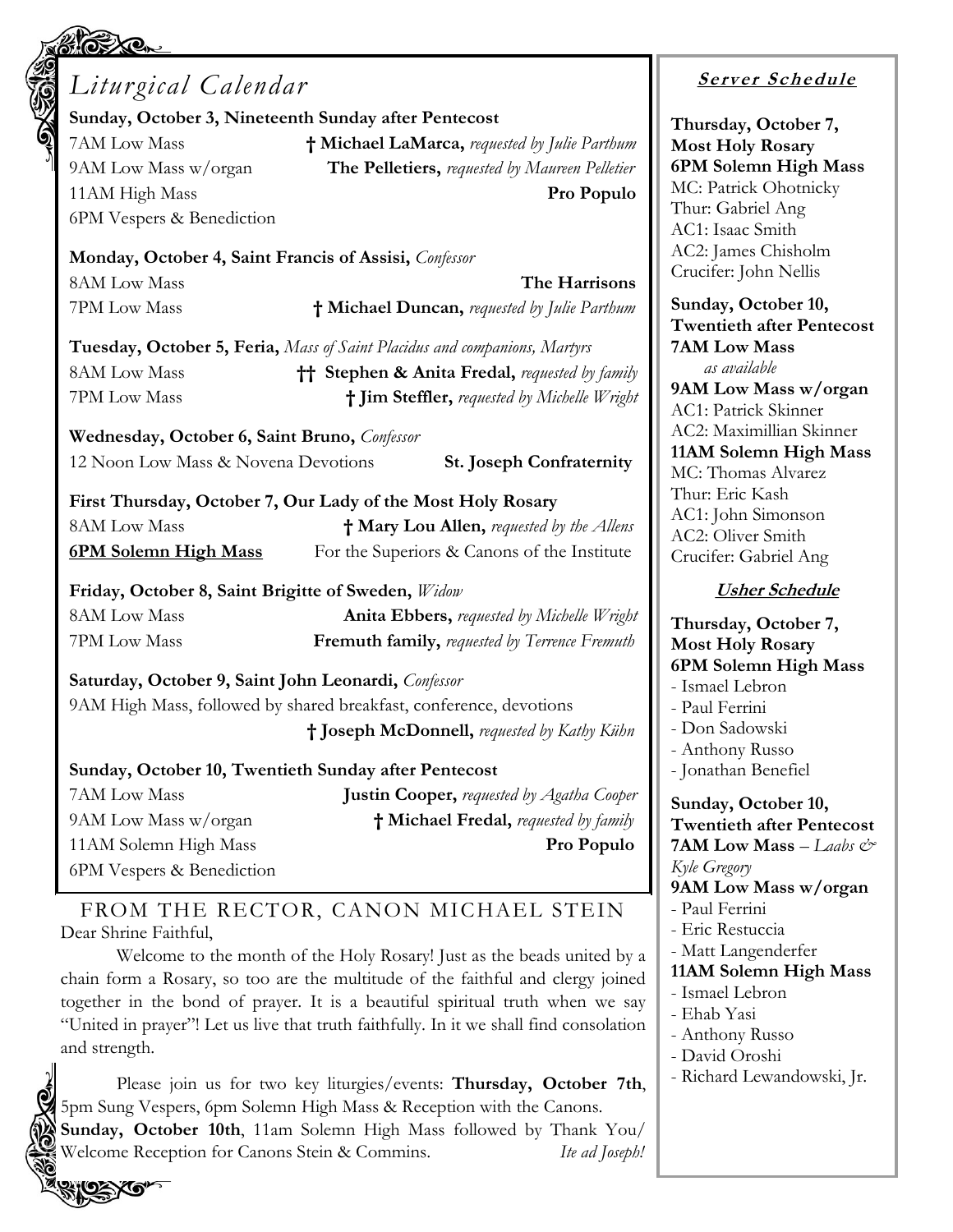#### **Calendar of Events**

#### *Prayer to St. Joseph by St. Francis de Sales* **Historic Renewal Campaign Prayer**

Glorious St. Joseph, spouse of Mary, grant us thy paternal protection, we beseech thee by the heart of Jesus Christ. O thou, whose power extends to all our necessities and can render possible for us the most impossible things, open thy fatherly eyes to the needs of thy children. In the trouble and distress which afflicts us, we confidently have recourse to thee. Deign to take under thy charitable charge this important and difficult matter, cause of our worries. Make its happy outcome be for God's glory and for the good of His devoted servants. Amen.

#### **BLESSINGS OF SACRAMENTALS**

Please note that due to the ever increasing attendance at the Shrine, it is becoming increasingly more difficult to bless items after Mass. Henceforth, all items to be blessed should be placed in the appropriate basket next to the confessional in front of Our Lady's Altar. After Wednesday of the week, these items can be retrieved from the basket of blessed articles on the same table in front of Our Lady's Altar.

#### **THIS WEEK AT THE SHRINE…**

**We are blessed, to be the host city of the Institute of Christ the King's U.S. Convocation Days from Monday, October 4 to Friday, October 8.** 

Thirty Canons, and affiliate priests of the Institute will be in Detroit to pray, visit, and spend some fraternal time together.

On October 7, **at 6PM**, there will be a Solemn High Mass followed by a meet and greet reception.

## **Catechism 2021-2022** September is Registration month! Forms are in the vestibule **Children's Catechism** = for those in between First Communion and Confirmation. It is the 2nd and 4th Wednesday of the month, starting on Oct. 13th, 7pm

**Teenage Catechism** = for those after Confirmation. It is the 1st and 3rd Wednesday of the month, starting Oct. 20th, 7pm

**Today, October 3,** Confirmation Exam after 11am Mass and Dossiers due

**Monday, October 4 to Friday, October 8,**  Convocation Days for all Canons of the American Province. Join us for a Solemn High Mass at 6PM on October 7th and a meet and greet reception afterwards with all the Canons in the Social Hall.

**Saturday, October 9,** Sursum Corda meets at 12 noon. Rosary and campus cleanup.

**Sunday, October 10, Thank you and Welcome** Reception for Canon Stein and Canon Commins after the 11AM Solemn High Mass sung by St. Joseph Cappella.

**Wednesday, October 13,** Children's Catechism at 7pm in Rectory Basement Classroom.

Friday, October 15, Aquinas Night after 6pm Holy Hour, 7pm Mass. <u>Topic</u>: Matters of Death & Life 1 - Our Souls after Death, & Purgatory

**2021/2022 Pastoral Year Begins in September What to Look For: -Regular 1st Saturday Conferences -Monthly Getting Acquainted with Aquinas Nights -Catechism Registration (Classes start October 13th) -Sunday Sacramental Catechism Resumes -Lessons in Liturgy -Society of the Sacred Heart Conferences**

**SAINT PHILIP NERI HOMESCHOOL GROUP** The Saint Philip Neri Homeschool Group is gearing up for its third year at St. Joseph Shrine! Classes for 2021- 2022 will start on the Feast of St. Michael the Archangel on Wednesday, September 29 this fall after the noon Mass, and will include art, nature studies, music, and math. To be added to the email list, please email sjdetroit@icksp.org.